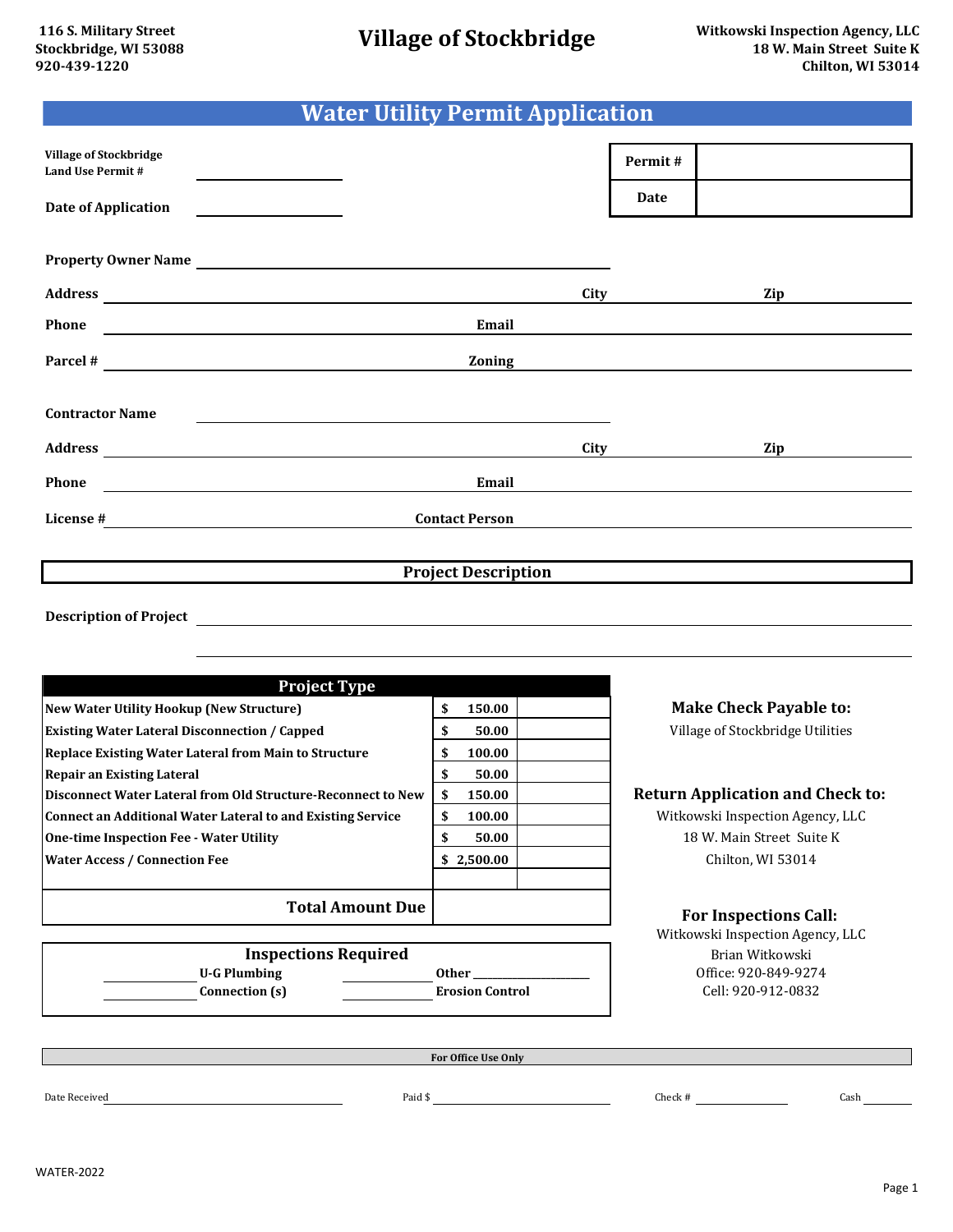| <b>Address</b>                               |                                                                                                                      |                                                                                                                                                                                                                                                                                                                                                                                                                                                                                                                                                                                                                                                                                                | Permit#   |                                              |  |
|----------------------------------------------|----------------------------------------------------------------------------------------------------------------------|------------------------------------------------------------------------------------------------------------------------------------------------------------------------------------------------------------------------------------------------------------------------------------------------------------------------------------------------------------------------------------------------------------------------------------------------------------------------------------------------------------------------------------------------------------------------------------------------------------------------------------------------------------------------------------------------|-----------|----------------------------------------------|--|
| <b>Plumbing Permit Applications</b>          |                                                                                                                      |                                                                                                                                                                                                                                                                                                                                                                                                                                                                                                                                                                                                                                                                                                |           |                                              |  |
|                                              | Is Plumbing work being performed by homeowner?                                                                       | Yes - ( If checked skip to sketch )                                                                                                                                                                                                                                                                                                                                                                                                                                                                                                                                                                                                                                                            |           | $\int$ No - (If checked must complete below) |  |
| Company                                      | <u> 1980 - Johann Barn, mars ann an t-Amhain Aonaich an t-Aonaich an t-Aonaich ann an t-Aonaich ann an t-Aonaich</u> |                                                                                                                                                                                                                                                                                                                                                                                                                                                                                                                                                                                                                                                                                                |           |                                              |  |
| Address                                      |                                                                                                                      | City                                                                                                                                                                                                                                                                                                                                                                                                                                                                                                                                                                                                                                                                                           | State     | Zip                                          |  |
| Phone                                        |                                                                                                                      | Email                                                                                                                                                                                                                                                                                                                                                                                                                                                                                                                                                                                                                                                                                          |           |                                              |  |
| Contact                                      |                                                                                                                      |                                                                                                                                                                                                                                                                                                                                                                                                                                                                                                                                                                                                                                                                                                |           |                                              |  |
|                                              |                                                                                                                      | ALL TESTS ON ROUGH INSTALLATIONS AS PER WIS. PLUMBING CODE. ALL INFORMATION ON THIS PERMIT IS PURSUANT<br>TO THE WISCONSIN STATUTE 145.06(1)(A), STATING THAT PLUMBING WORK MUST BE PERFORMED BY A CONTRACTING<br>MASTER PLUMBER. The applicant agrees to comply with the Wisconsin Uniform Dwelling Code and other Municipal Ordinances<br>and with the conditions of this permit, understands that the issuance of the permit creates no legal liability, expressed or implied<br>on the Department or Municipality, certifies that all the information is accurate. I the undersigned hereby applies for a permit for the<br>execution and of installation of Plumbing as herein described. |           |                                              |  |
| <b>Signature of</b><br><b>Master Plumber</b> |                                                                                                                      |                                                                                                                                                                                                                                                                                                                                                                                                                                                                                                                                                                                                                                                                                                | License # |                                              |  |
|                                              |                                                                                                                      |                                                                                                                                                                                                                                                                                                                                                                                                                                                                                                                                                                                                                                                                                                |           |                                              |  |
|                                              |                                                                                                                      |                                                                                                                                                                                                                                                                                                                                                                                                                                                                                                                                                                                                                                                                                                |           |                                              |  |
|                                              |                                                                                                                      | IN BOX BELOW - Please provide a sketch of the proposed water lateral, distance from main to connection,<br>length of water lateral to the proposed structure, size of pip being used, and the location of curb stop.                                                                                                                                                                                                                                                                                                                                                                                                                                                                           |           |                                              |  |
|                                              |                                                                                                                      |                                                                                                                                                                                                                                                                                                                                                                                                                                                                                                                                                                                                                                                                                                |           |                                              |  |